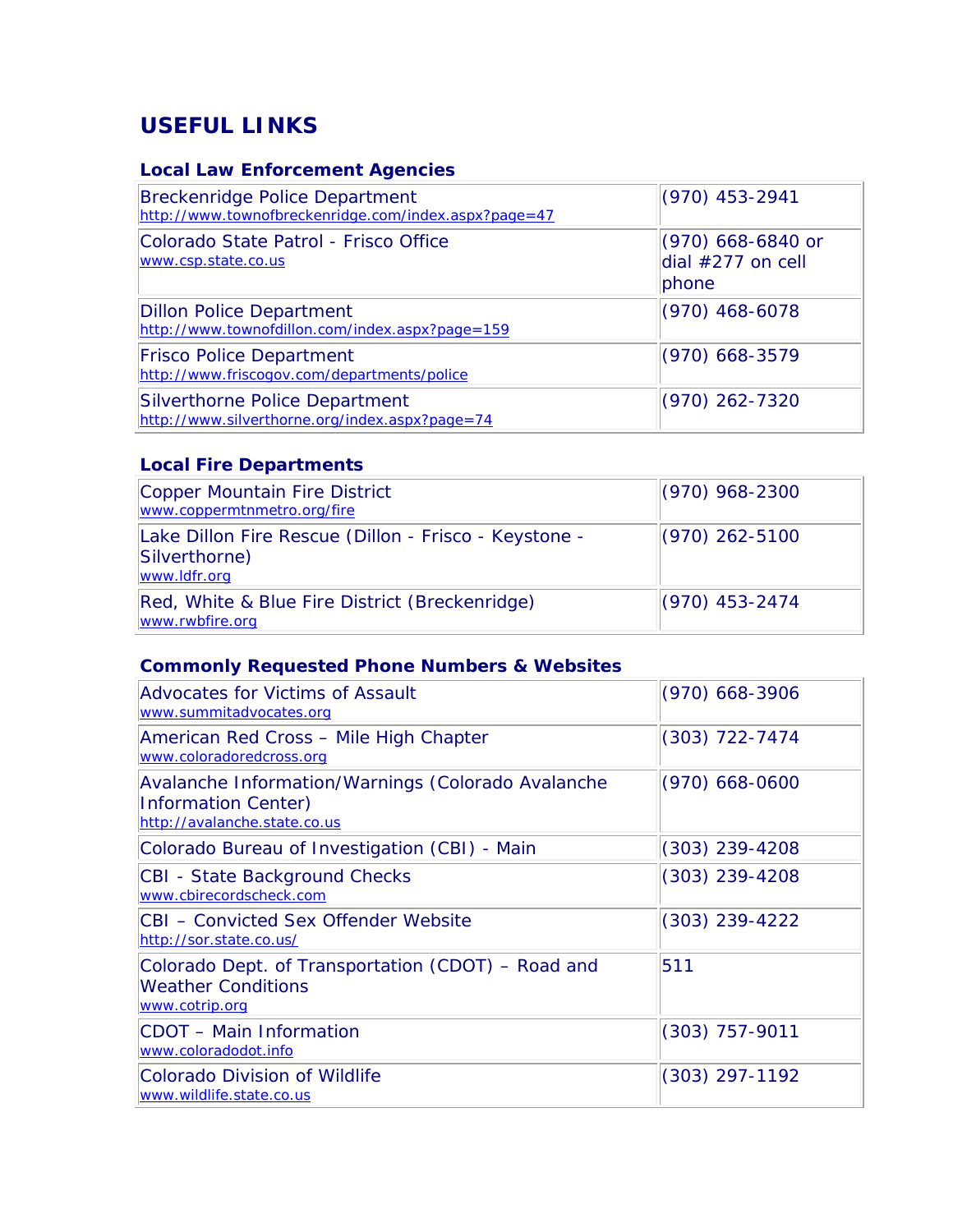| Colorado State Forms Office (Fingerprinting/Cards)<br>www.coloradoci.com/manufacturers/stateForms/index.html?finger                                                                       | $(303)$ 370-2165                                  |
|-------------------------------------------------------------------------------------------------------------------------------------------------------------------------------------------|---------------------------------------------------|
| Colorado State Patrol Dispatch Center<br>http://www.colorado.gov/cs/Satellite/StatePatrol-<br>Main/CBON/1251592908196                                                                     | $(303)$ 239-4501                                  |
| <b>Colorado State Patrol Academy</b>                                                                                                                                                      |                                                   |
| Colorado West Mental Health - Hotline<br>www.cwrmhc.org/frisco.htm                                                                                                                        | $(970)$ 668-3478                                  |
| County Sheriffs of Colorado (CSOC)<br>www.csoc.org                                                                                                                                        | $(720)$ 344-2762                                  |
| <b>Crime Stoppers</b>                                                                                                                                                                     | (866) 453-STOP<br>(7867)                          |
| <b>Denver Water</b><br>www.denverwater.org                                                                                                                                                | (303) 893-2444                                    |
| Detox Center (Medical Office Bldg - Frisco)                                                                                                                                               | (970) 668-9100<br>Fax (970) 668-9101              |
| <b>District Attorney's Office</b><br>www.da5.us                                                                                                                                           | (970) 453-2327                                    |
| Federal Bureau of Investigation (FBI) (Denver Division)<br>www.fbi.gov/denver                                                                                                             | $(303)$ 629-7171                                  |
| Green Mountain Reservoir (Bureau of Reclamation)<br>www.usbr.gov/gp/ecao                                                                                                                  | $(970)$ 962-4326<br>at the dam (970) 724-<br>3538 |
| P.O.S.T. (Police Officer Standards & Training Board)<br>http://www.coloradoattorneygeneral.gov/departments/criminal_justice/<br>post_board                                                | $(303) 866 - 5692$                                |
| Probation<br>http://www.courts.state.co.us/Probation/County/Index.cfm?County_ID=<br>11                                                                                                    | (970) 453-9292                                    |
| <b>Public Defender</b><br>http://coloradodefenders.us/index.php?option=com_content&view=secti (970) 468-9389<br>on&layout=blog&id=15&Itemid=76                                            | (970) 468-9363 or                                 |
| Road Conditions - Statewide<br>www.cotrip.org/roadConditions.htm                                                                                                                          | 511 or<br>$(303)$ 639-1111                        |
| Road Closures - Summit County - Alerts notification system SCAlert                                                                                                                        |                                                   |
| Rocky Mountain National Park (Estes Park)<br>www.nps.gov/ROMO                                                                                                                             | $(970) 586 - 1206$                                |
| Ryan's Towing (If your vehicle has been towed in<br>unincorporated Summit County)<br>http://ryansrecovery.net                                                                             | $(970)$ 453-1388                                  |
| State of Colorado Dept. of Revenue Div. of Motor Vehicles<br>www.colorado.gov/revenue/dmv<br>Frisco Driver's License: (970) 668-5015<br>Breckenridge Title & Registration: (970) 668-5623 | $(303)$ 205-5600                                  |